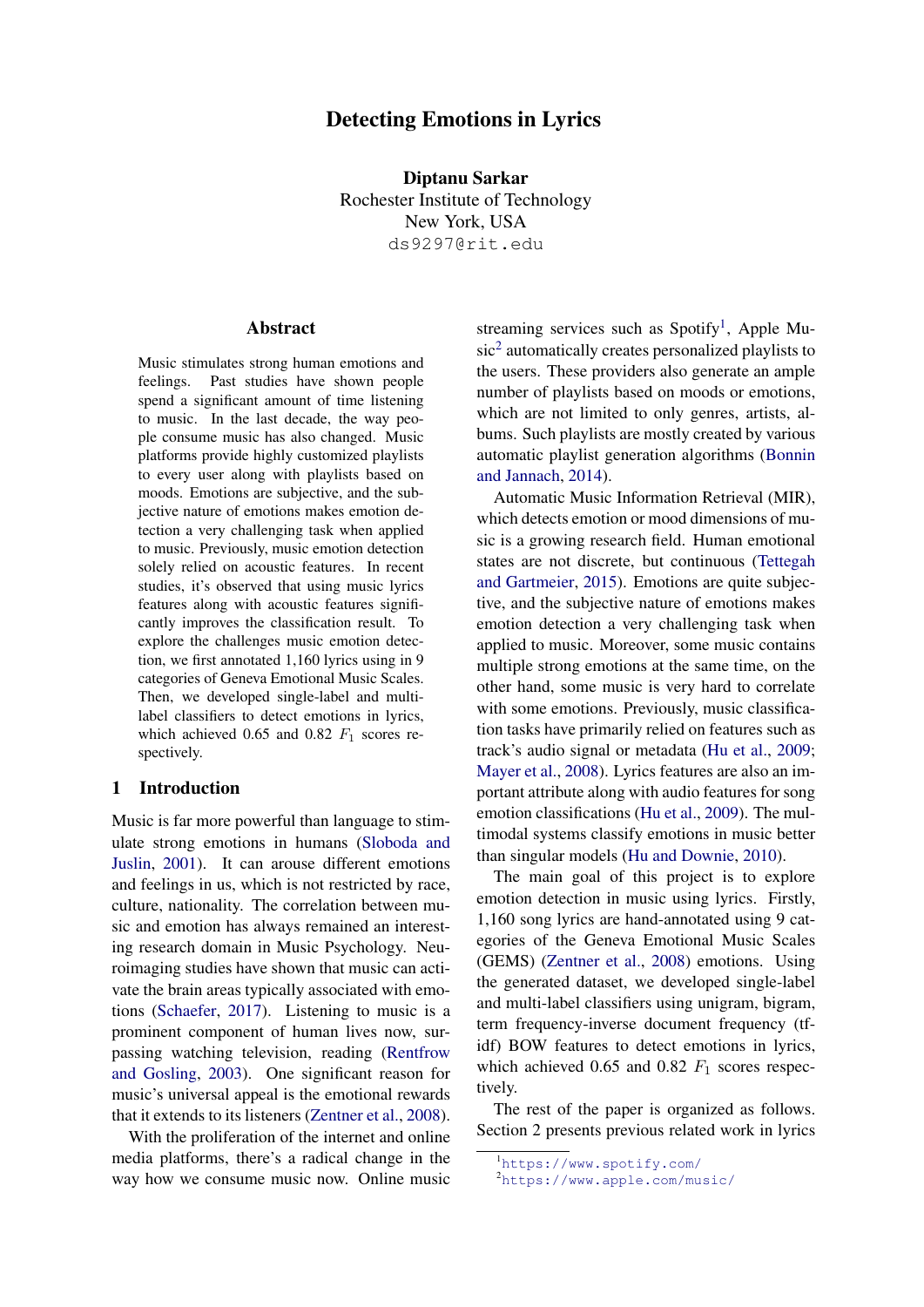emotion detection. Section 3 details the data annotation task and datasets. In Section 4 the methods for experiments are described. Section 5 outlines the result, and Section 6 summaries the conclusion and direction for future work.

## 2 Related work

[Hu et al.](#page-5-3) proposed three simple yet meaningful set mood categories for MIR systems, using the dataset from Last.fm  $3$  tags and the USPOP [\(El](#page-5-4)[lis,](#page-5-4) [2003\)](#page-5-4) audio collection. However, because of domain oversimplification, it was not practiced by many researchers.

[Zentner et al.](#page-7-3) proposed a domain-specific device to capture the richness of musically induced emotions - the Geneva Emotional Music Scale (GEMS). This model is designed after an extensive range of studies among music listeners. GEMS consists of 9 categories of musical emotions with 45 emotion labels. In our project, we used GEMS emotions to annotate the music lyrics.

Previously, to improve audio emotion classification, [Yang and Lee](#page-7-6) employed lyric bag-of-words (BOW) text analysis. Even though the classification accuracy improved, due to the smaller dataset size (145 songs), the result was not convincing. [Laurier et al.](#page-7-7) applied both Natural Langauge Processing (NLP) and MIR techniques. Firstly, using a difference between the language model they reported performance close to audio-based classifiers. Later, integrating this in a multimodal system (audio + text), they reported improved classification accuracies in all the four categories over 1,000 songs. [Yang et al.](#page-7-8) proposed three different methods to infuse lyrics along with acoustic features for better performance. They assessed both unigram and bigram BOW lyric features on 1,240 songs in four categories. However, in these studies, the set of four emotion categories is apparent to oversimplify the problem.

[Hu et al.](#page-5-1) analyzed the effect of lyrics text to improve music mood classification. The best performing lyric features are combined with audio features to classify moods in songs. Also, a large dataset with 5,585 songs annotated over 18 mood categories is used as a ground truth set. It is shown that combining lyrics and audio features can improve performance in many mood categories, but not all of them.

[Zangerle et al.](#page-7-9) proposes ALF-200k, a reusable,

high-quality publicly available datasets. It includes 176 audio and lyrics features of more than 200,000 songs. Employing a multimodal model they conclude that, while acoustic features are major to attribute tracks to playlist, lyrics features are also important.

Some earlier researches suggest solely relying on lyrical features of music for classification tasks. [Fell and Sporleder](#page-5-5) proposes different dimensions of a song text, such as vocabulary, style, semantics, orientation towards the world, and song structure to model a classifier. Moreover, combining these features with n-gram features further improves the classification accuracy in different classification tasks such as genre detection, distinguishing the best and worst songs. [Hu and](#page-5-2) [Downie](#page-5-2) analyzed songs metadata, lyrics, psychological categories, contained sentiment and textstylistic features for music emotion recognition. Then best of lyric features are combined with audio that significantly outperformed both the singular methods.

## 3 Data

For the dataset, over eleven hundred instances of song lyrics were collected from Genius.com[4](#page-1-1) across four genres- rock, country, rap/hip-hop, and reggae. Then those lyrics are hand-annotated in 9 emotional categories of the GEMS [\(Zentner et al.,](#page-7-3) [2008\)](#page-7-3) using LightTag<sup>[5](#page-1-2)</sup>. LightTag provides a set of powerful tools to the researchers to assign annotation tasks and also different statistical measures to asses the quality of data being produced. All subjects annotated about two hundred lyrics according to the emotion(s) they perceived after reading the lyrics. The annotation guidelines followed along with the list of emotions considered are presented in Table 1. Finally, two separate datasets were derived after completing the annotation task - single-label dataset, multi-label dataset.

### 3.1 Single-label dataset

For the single-label dataset, the label with the maximum number of annotations is selected as the default label for the lyrics. The final dataset consists of only one label per lyrics, along with other metadata such as artist, genre, title, album, year. One interesting fact about the single-label dataset is that it only consists of three classes - Sad-

<span id="page-1-0"></span><sup>3</sup><https://www.last.fm/>

<span id="page-1-1"></span><sup>4</sup><https://www.genius.com/>

<span id="page-1-2"></span><sup>5</sup><https://www.lighttag.io/>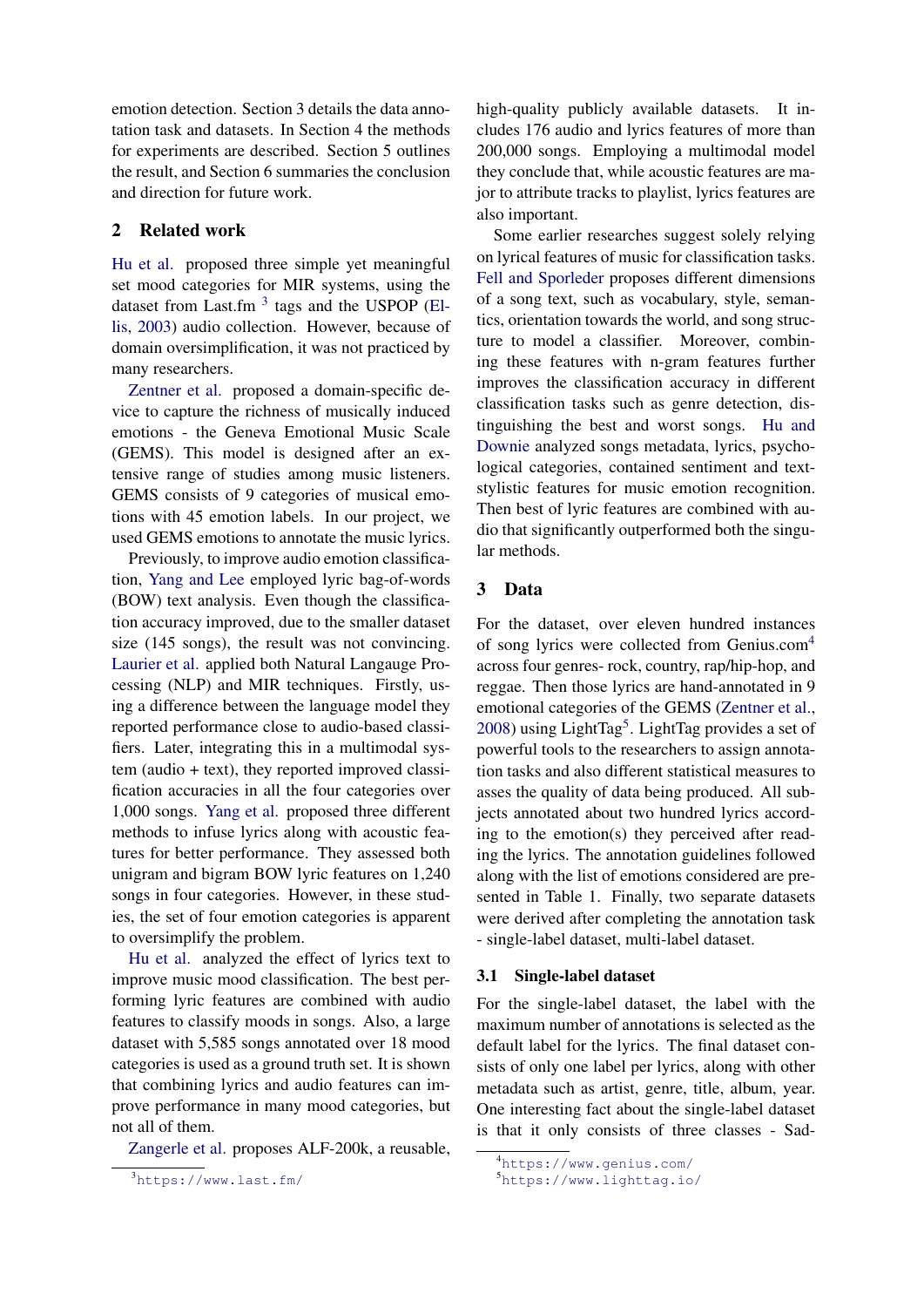| <b>Emotional Category</b> | <b>Definition</b>                                    |  |  |
|---------------------------|------------------------------------------------------|--|--|
| Amazement                 | Feeling of wonder and happiness                      |  |  |
| Solemnity                 | Feeling of transcendence, inspiration. Thrills       |  |  |
| Tenderness                | Sensuality, affect, feeling of love                  |  |  |
| Nostalgia                 | Dreamy, melancholic, sentimental feelings            |  |  |
| Calmness                  | Relaxation, serenity, meditativeness                 |  |  |
| Power                     | Feeling strong, heroic, triumphant, energetic        |  |  |
| Joyful activation         | Feels like dancing, bouncy feeling, animated, amused |  |  |
| Tension                   | Nervous, impatient, irritated                        |  |  |
| Sadness                   | Depressed, sorrowful                                 |  |  |

Table 1: The categories and definition for the annotation task.

| Total        | Count |  |
|--------------|-------|--|
| Sadness      | 569   |  |
| Tenderness   | 326   |  |
| Tension      | 265   |  |
| <b>Total</b> | 1160  |  |

Table 2: Single-label dataset class distribution.

ness, Tension, Tenderness out of nine total classes. The dataset class distribution is shown in Table 2. From the distribution, it is evident that Sadness is the most represented class, followed by Tenderness and Tension. As our work is mainly focused on the single-label classification task, Word Cloud is visualized in Figure 1, 2 and 3 for the three classes. Word Clouds are visual representations of words that appear more frequently in the corpus.



Figure 1: Word Cloud for the Sadness class in the single-label dataset.



Figure 2: Word Cloud for the Tenderness class in the single-label dataset.

## 3.2 Multi-label dataset

For the multi-label dataset, all the labels with at least one annotation are included as a label for the lyrics. The final dataset consists of multiple labels per lyrics, along with other metadata such as artist, genre, title, album, year. The dataset class distribution is shown in Table 3. Interestingly, it is observed that the dataset has an average of 3 emotions per example with 1 and 7 minimum and maximum emotions per example respectively.

#### 4 Methods

In this section, we discuss different features and classifiers employed for the lyrics classification task.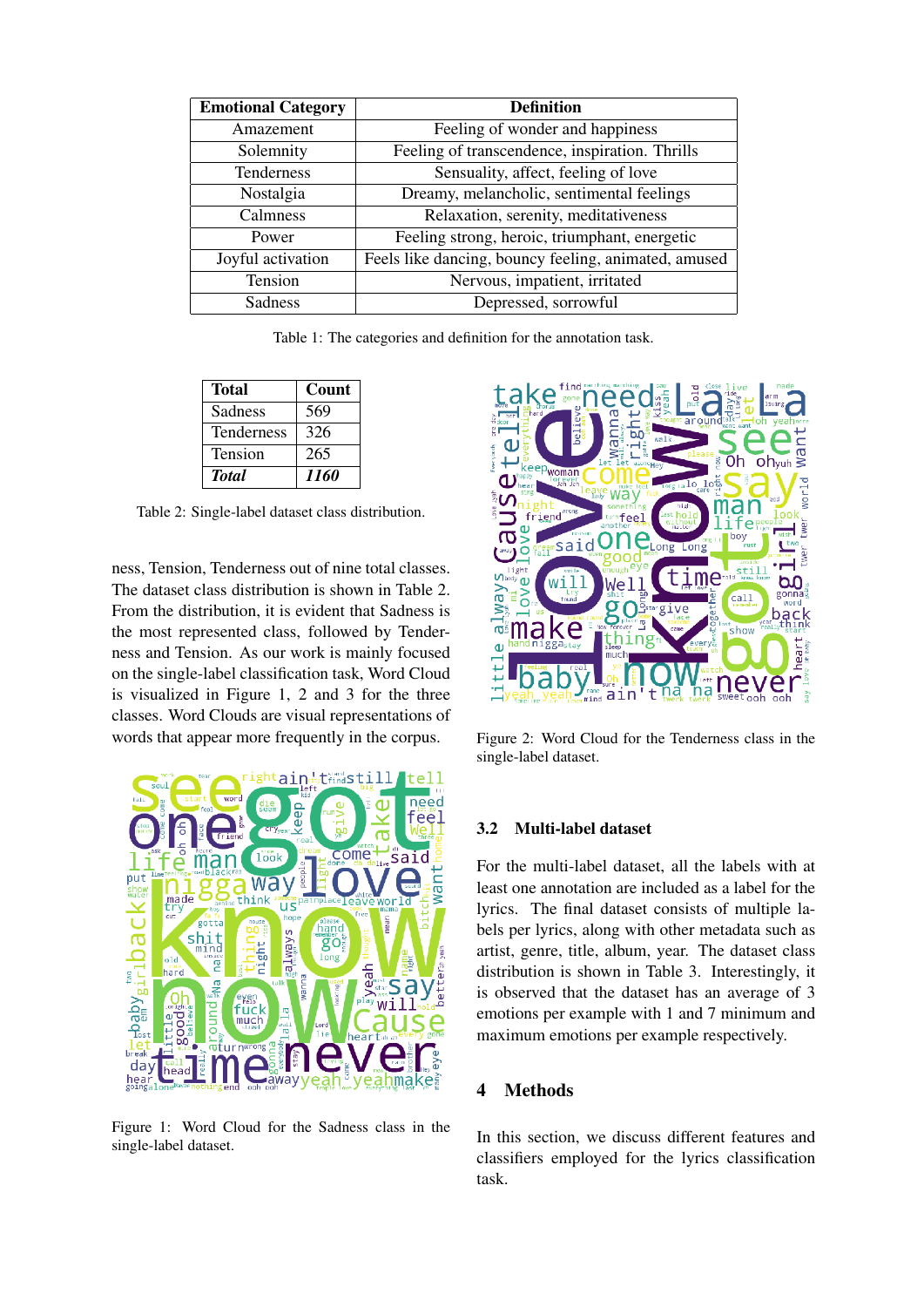| <b>Class</b>      | Count |  |
|-------------------|-------|--|
| Sadness           | 574   |  |
| Tension           | 553   |  |
| <b>Tenderness</b> | 498   |  |
| Power             | 477   |  |
| Nostalgia         | 438   |  |
| Solemnity         | 377   |  |
| Joyful Activation | 349   |  |
| Calmness          | 250   |  |
| Amazement         | 239   |  |
| <b>Total</b>      | 3755  |  |

Table 3: Multi-label dataset class distribution.



Figure 3: Word Cloud for the Tension class in the single-label dataset.

#### 4.1 N-gram

In Natural Language Processing n-gram of texts is a set of n co-occurring words in the sample text. An n-gram of size 1,2 and 3 are called Unigram, Bigram and Trigram respectively. An n-gram model is a type of probabilistic language model for predicting the next item in a sequence. Ngram models are widely used in probaility, computational linguistics, sequence analysis, data compression. Another use of n-grams is to develop features for supervised machine learning models such as Support Vector Machines, Naive Bayes, etc.

## 4.2 Term Frequency–Inverse Document Frequency

Term Frequency–Inverse Document Frequency (tf-idf) is a statistical measure intended to reflect how important a word is to a document in a corpus. It is a term-weighting scheme and used in different applications such as information retrieval, text mining, and user modeling. The Term Frequency measures how frequently a term occurs in a document and Inverse Document Frequency measures how much information the word provides. The IDF factor decreases the weight of terms that occur very frequently in the document set and increases the weight of terms that occur rarely. Hence, the higher the tf-idf value of a particular word, the more the importance of the word in the collection or corpus.

#### 4.3 *k*-Fold Cross Validation

Cross-validation is the process of re-sampling the dataset to evaluate how well machine learning models will perform in practice. The goal of cross-validation is to determine how well the predictive model generalizes an independent dataset that was not used to train the model. In *k*-fold cross-validation, the given data is grouped into k data samples. It helps to flag problems such as selection-bias, overfitting. In this project, we used *5*-fold cross-validation.

#### 4.4 Part-of-speech Tagging

Part-of-speech tagging or POS tagging in linguistics is the process of marking a word in a sentence or corpus to a particular part of speech considering both the definition of the word and its context. Automatic POS tagging algorithms are generally of two types - rule-base and probabilistic. POS tag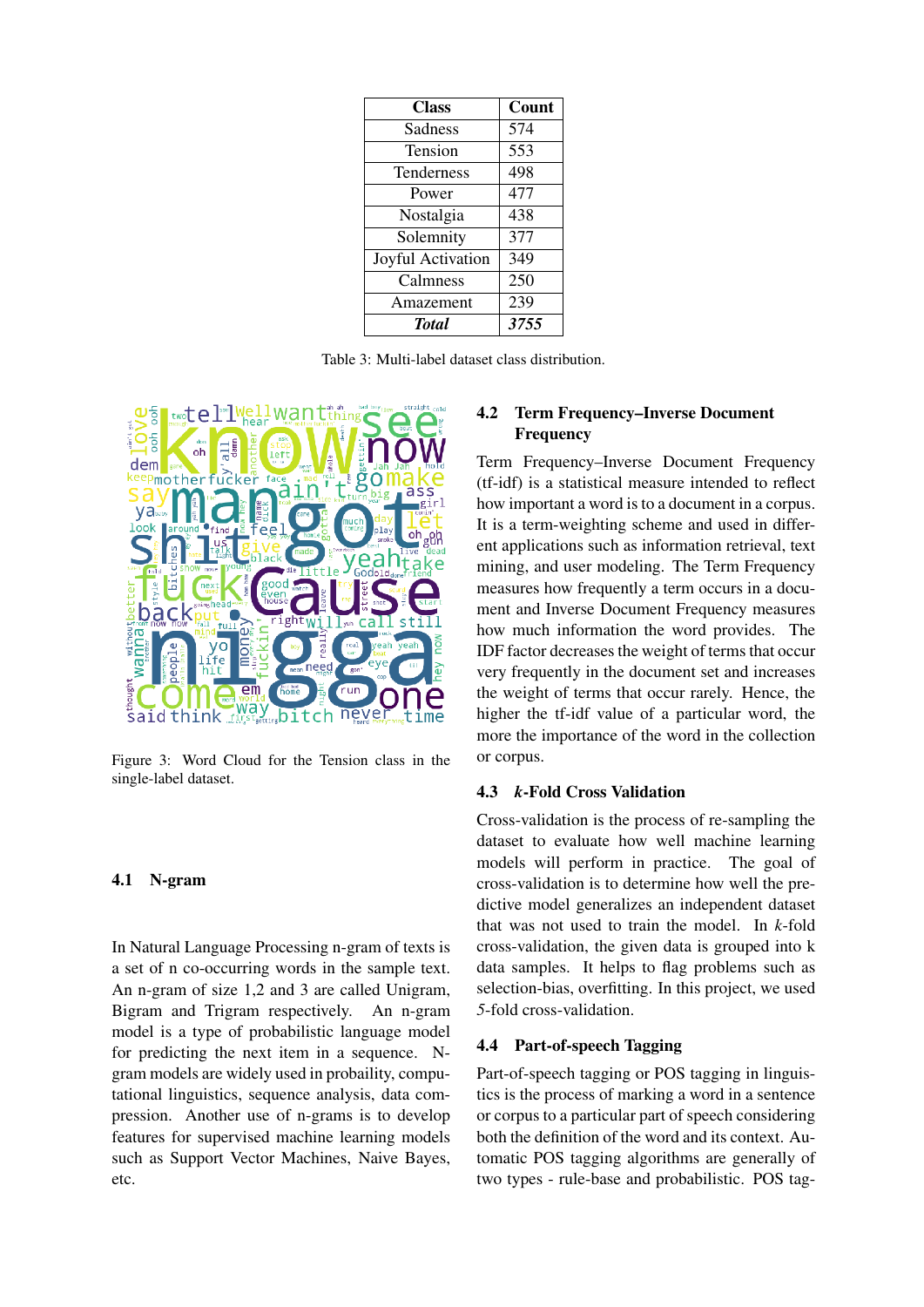ging is useful for building lemmatizers and parse trees. It is also employed in word sense disambiguation and sentiment analysis. E. Brill's tagger [\(Brill,](#page-5-6) [1992\)](#page-5-6) is a rule-based POS tagger, which is most widely used in English. In this project, we employed POS tagger from NLTK [\(Loper and](#page-7-10) [Bird,](#page-7-10) [2002\)](#page-7-10) library.

## 4.5 Logistic Regression

In statistics, logistic regression is a classification algorithm to predict binary dependent variables. The simple logistic model can be extended to categories of multiple classes with a probability assigned to each class. It needs quite large sample sizes to perform better. However, logistic regression is widely used in various disciplines such as machine learning, medical fields, and social sciences.

## 4.6 Support Vector Machine

Support Vector Machine (SVM) is a supervised learning algorithm widely used for tasks such as classification, regression. It is a discriminative classifier with an objective to determine a hyperplane in an N-dimensional space that precisely classifies the data point. SVM uses a subset of training points in the decision function called support vectors. It is simple, memory efficient yet highly effective in high dimensional space.

Linear Support Vector Classification (LinearSVC) is an implementation of Support Vector Classification with a linear kernel. With a large number of samples, the LinearSVC tends to converge faster and give good results.

# 4.7 Decision Tree

A decision tree is a simple and popular model for classification and prediction tasks. It is build based on a tree-like model of decisions and possible outcomes. A tree can be trained by splitting the source set into subsets based on an attribute value test. The model is trained by splitting the training set into subsets based on the target attribute value. The same process is recursively repeated on each derived subset to build the complete decision tree. Due to the ease of understandability and less computation power requirement, it is widely used in operations research and management.

## 4.8 Random Forest

Random Forest is an ensemble learning method for tasks such as classification, regression, etc. It

consists of a high number of individual decision trees that operate as a collection. All the individual models predict the output and the class with the maximum number of support become the model's prediction. Random forest algorithm is a great fit for high dimensional data since it works only with subsets of data in each split. It tends to overfit hence it requires careful tuning on hyperparameters.

## 4.9 Multilayer Perceptron

A multilayer perceptron (MLP) is an Arti

facial Neural Network (ANN) that connects multiple neurons in the form of a network. It is a multi-layered model with three hidden layers followed by an output layer. In the feed-forward phase, the input layer multiplies the weights assigned to the values and sums them up. The relu activation function is used the hidden layers and 3 way softmax for the output layer. In the backpropagation stage, loss functions are calculated and minimized for better performance.

# 5 Experiments and Results

In this section, we discuss different experiments performed to classify emotions in lyrics using both single-label and multi-label datasets. A thorough analysis of the result is also illustrated.

## 5.1 Single-label Classification

For our experiments, considering the *lyrics* and *label* columns of the single-label dataset, we divided the dataset into train and test sets in 75% and 25% subsets. We analyzed tf-idf weighted POS, unigram, bigram, and trigram features. The tf-idf vectorizer transforms text to feature vectors that can be used as input to a classifier. Then, five different classifiers - Logistic regression, SVM, Decision Tree, Random Forest, Multi-layer Perceptron are trained on the features extracted in the previous step. 5-fold cross-validation is also performed on the trained models and the mean accuracies of the models are reported, along with test accuracies. Table 4 shows a detailed report of features, classifiers, and the test and 5-fold cross-validation accuracies.

It is observed that linear SVC and logistic regression models, in general, perform better than other employed classifiers. The highest accuracy reported is 0.65 using a logistic regression classifier with bigram and trigram as features.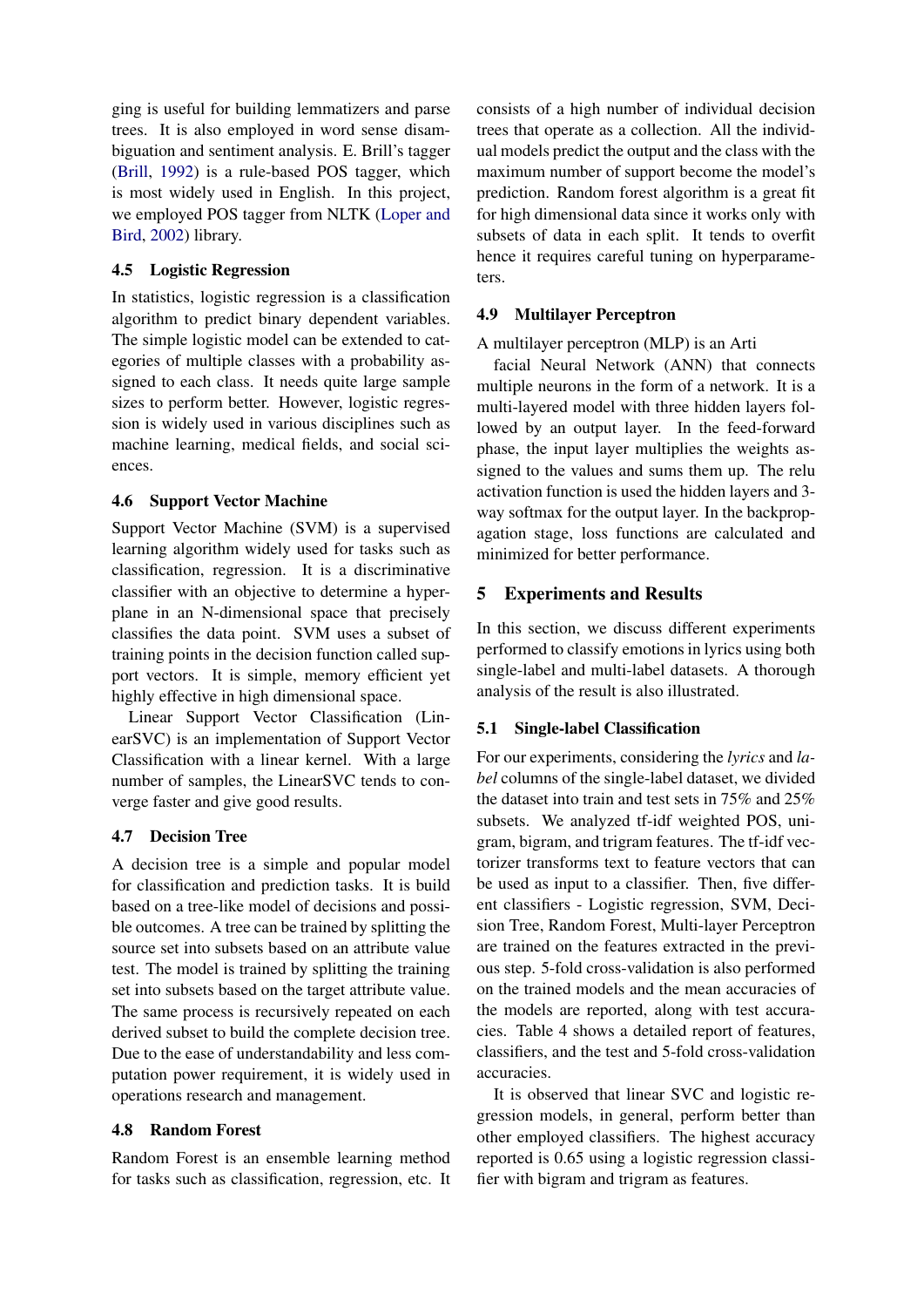In machine learning, a confusion matrix helps to visualize which classes the model is making more mistakes. Each row of the matrix represents the instances of predicted class while each column represents an actual class. The confusion matrix of the best performing model is shown in Figure 4. As we can observe, about 75% of total test data consists of *sadness* class and also contributes more to the total classification accuracy.



Figure 4: The confusion matrix of the logistic regression classifier with bigram and trigram as features.

### 5.2 Multi-label Classification

For the multi-label classification, we divided the data in the same way as for a single-label dataset. We used the tf-idf vectorizer with unigram features to transform the text into vectors. The model was trained using a logistic regressor. On the test set, the classifier has achieved an  $F_1$  score of 0.82.  $F_1$ score is a measure of test accuracy, it considers both the precision and the recall to compute the score.

### 6 Conclusion

Emotion detection in music is an interesting field of research as the music plays a prominent role in human lives. There are multiple approaches to classify the underneath emotion of music. In this work, we firstly annotated 1,160 song lyrics using 9 categories of the GEMS emotions and produced single-label and multi-label datasets. Then using the datasets, we explored a set of text features such as POS, unigram, bigram, and trigram combinations to model a classifier to detect the emotions of the lyrics. In the single-label dataset, the logistic regression classifier with bigram and trigram as features has outperformed other classifiers achieving 0.65 accuracy over the test set and 0.61 *5*-fold cross-validation accuracy. The multi-label logistic regression classifier has achieved a 0.82  $F_1$  score.

As future work, we plan to explore the acoustic features of music along with different metadata available to improvise the baseline classification accuracy.

### Acknowledgments

We are thankful to Dr. Marcos Zampieri for collecting the lyrics and setting up the data annotation task. We also want to acknowledge all our colleagues for their contribution to the annotation task. Lastly, we are grateful to Mukunda Jajoo for suggesting multiple enhancements in the experiments and reporting.

### References

- <span id="page-5-0"></span>Geoffray Bonnin and Dietmar Jannach. 2014. [Auto](https://doi.org/10.1145/2652481)[mated generation of music playlists: Survey and ex](https://doi.org/10.1145/2652481)[periments.](https://doi.org/10.1145/2652481) *ACM Comput. Surv.*, 47(2):26:1–26:35.
- <span id="page-5-6"></span>Eric Brill. 1992. A simple rule-based part of speech tagger. In *Proceedings of the third conference on Applied natural language processing*, pages 152– 155. Association for Computational Linguistics.
- <span id="page-5-4"></span>Dan Ellis. 2003. The uspop2002 pop music data set. *http://www. ee. columbia. edu/% 7Edpwe/research/musicsim/uspop. html*.
- <span id="page-5-5"></span>Michael Fell and Caroline Sporleder. 2014. Lyricsbased analysis and classification of music. In *Proceedings of COLING 2014, the 25th International Conference on Computational Linguistics: Technical Papers*, pages 620–631.
- <span id="page-5-3"></span>Xiao Hu, Mert Bay, and J Stephen Downie. 2007. Creating a simplified music mood classification groundtruth set. In *ISMIR*, pages 309–310.
- <span id="page-5-2"></span>Xiao Hu and J. Stephen Downie. 2010. [Improv](https://doi.org/10.1145/1816123.1816146)[ing mood classification in music digital libraries by](https://doi.org/10.1145/1816123.1816146) [combining lyrics and audio.](https://doi.org/10.1145/1816123.1816146) In *Proceedings of the 10th Annual Joint Conference on Digital Libraries*, JCDL '10, pages 159–168, New York, NY, USA. ACM.
- <span id="page-5-1"></span>Xiao Hu, J Stephen Downie, and Andreas F Ehmann. 2009. Lyric text mining in music mood classification. *American music*, 183(5,049):2–209.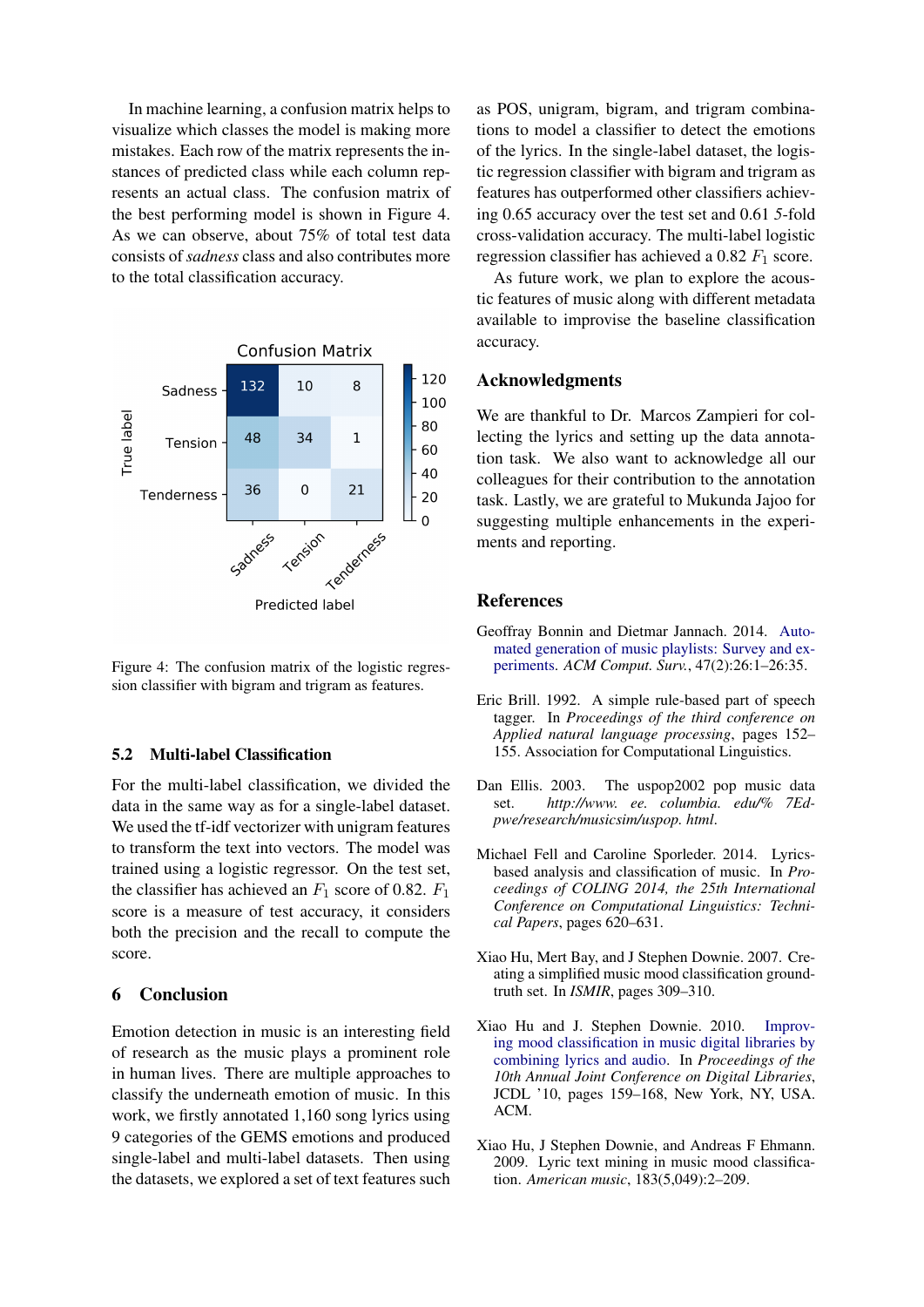| <b>Classifier</b>            | <b>Features</b>                     | <b>Test Accuracy</b> | <b>CV Mean Accuracy</b>      |
|------------------------------|-------------------------------------|----------------------|------------------------------|
| Linear SVC                   | Unigram                             | 0.61                 | $0.59$ (+/- 0.07)            |
| Linear SVC                   | Unigram + POS                       | 0.60                 | $0.60 (+/- 0.07)$            |
| Linear SVC                   | <b>Bigram</b>                       | 0.53                 | $0.51 (+/- 0.03)$            |
| Linear SVC                   | Bigram + POS                        | 0.56                 | $0.56 (+/- 0.05)$            |
| Linear SVC                   | Trigram                             | 0.51                 | $0.48 (+/- 0.05)$            |
| Linear SVC                   | Unigram + Bigram                    | 0.61                 | $0.57 (+1.004)$              |
| Linear SVC                   | Bigram + Trigram                    | 0.61                 | $0.59$ (+/- 0.07)            |
| Linear SVC                   | Bigram + Trigram + POS              | 0.60                 | $0.60 (+/- 0.07)$            |
| Linear SVC                   | Unigram + Bigram + Trigram          | 0.60                 | $0.57 (+/- 0.03)$            |
| Logistic Regression          | Unigram                             | 0.64                 | $0.61 (+/- 0.01)$            |
| Logistic Regression          | Unigram + POS                       | 0.64                 | $0.60 (+/- 0.04)$            |
| Logistic Regression          | Bigram                              | 0.58                 | $0.53 (+/- 0.03)$            |
| Logistic Regression          | Bigram + POS                        | 0.61                 | $0.58 (+/- 0.02)$            |
| <b>Logistic Regression</b>   | Trigram                             | 0.51                 | $0.48 (+/- 0.06)$            |
| Logistic Regression          | $Trigram + POS$                     | 0.54                 | $0.54 (+/- 0.03)$            |
| Logistic Regression          | Unigram + Bigram                    | 0.64                 | $0.59$ (+/- 0.03)            |
| Logistic Regression          | $Unigram + Bigram + POS$            | 0.63                 | $\overline{0.59}$ (+/- 0.03) |
| <b>Logistic Regression</b>   | <b>Bigram + Trigram</b>             | 0.65                 | $0.61 (+/- 0.01)$            |
| Logistic Regression          | $\overline{Bigram + Trigram + POS}$ | 0.64                 | $0.60 (+/- 0.04)$            |
| <b>Logistic Regression</b>   | Unigram + Bigram + Trigram          | 0.63                 | $0.59$ (+/- 0.03)            |
| Logistic Regression          | Unigram + Bigram + Trigram + POS    | 0.62                 | $0.60 (+/- 0.02)$            |
| Decision Tree                | Unigram                             | 0.59                 | $0.55 (+/- 0.03)$            |
| Decision Tree                | Unigram + POS                       | 0.58                 | $0.52 (+/- 0.04)$            |
| Decision Tree                | Bigram                              | 0.54                 | $0.51 (+/- 0.02)$            |
| Decision Tree                | Bigram + POS                        | 0.50                 | $0.54$ (+/- 0.03)            |
| Decision Tree                | Trigram                             | 0.52                 | $0.49 (+/- 0.01)$            |
| <b>Decision Tree</b>         | Trigram + POS                       | 0.55                 | $0.51 (+/- 0.05)$            |
| Decision Tree                | Unigram + Bigram                    | 0.57                 | $0.57 (+/- 0.04)$            |
| Decision Tree                | Bigram + Trigram                    | 0.60                 | $0.56 (+/- 0.03)$            |
| Decision Tree                | Unigram + Bigram + Trigram          | 0.59                 | $0.54 (+/- 0.02)$            |
| <b>Random Forest</b>         | Unigram                             | 0.55                 | $0.52 (+/- 0.02)$            |
| <b>Random Forest</b>         | Unigram + POS                       | 0.57                 | $0.53 (+/- 0.03)$            |
| <b>Random Forest</b>         | Bigram                              | 0.51                 | $0.49 (+/- 0.01)$            |
| <b>Random Forest</b>         | Bigram + POS                        | 0.53                 | $0.51 (+/- 0.03)$            |
| <b>Random Forest</b>         | Trigram                             | 0.50                 | $0.49 (+/- 0.00)$            |
| Random Forest                | $Trigram + POS$                     | 0.52                 | $0.49 (+/- 0.02)$            |
| <b>Random Forest</b>         | Unigram + Bigram                    | 0.52                 | $\overline{0.52}$ (+/- 0.02) |
| <b>Random Forest</b>         | $Unigram + Bigram + POS$            | 0.57                 | $0.54$ (+/- 0.05)            |
| Random Forest                | Bigram + Trigram                    | 0.54                 | $0.52 (+/- 0.02)$            |
| <b>Random Forest</b>         | Bigram + Trigram + POS              | 0.55                 | $0.51 (+/- 0.03)$            |
| <b>Random Forest</b>         | Unigram + Bigram + Trigram          | 0.55                 | $0.52 (+/- 0.01)$            |
| Random Forest                | $Unigram + Bigram + Trigram + POS$  | 0.54                 | $0.54$ (+/- 0.02)            |
| Multilayer Perceptron        | Unigram                             | 0.58                 | $0.54$ (+/- 0.07)            |
| Multilayer Perceptron        | Bigram                              | 0.52                 | $0.48 (+/- 0.04)$            |
| Multilayer Perceptron        | Bigram + POS                        | 0.53                 | $0.51 (+/- 0.09)$            |
| Multilayer Perceptron        | Trigram                             | 0.51                 | $0.47 (+/- 0.06)$            |
| Multilayer Perceptron        | $\overline{U}$ nigram + Bigram      | 0.57                 | $0.54$ (+/- 0.02)            |
| Multilayer Perceptron        | Bigram + Trigram                    | 0.56                 | $0.55 (+/- 0.07)$            |
| Multilayer Perceptron        | $Bigram + Trigram + POS$            | 0.59                 | $0.57 (+/- 0.07)$            |
| <b>Multilayer Perceptron</b> | Unigram + Bigram + Trigram          | 0.56                 | $0.53 (+/- 0.03)$            |
| Multilayer Perceptron        | Unigram + Bigram + Trigram + POS    | 0.59                 | $0.54 (+/- 0.10)$            |

Table 4: Detailed report of features, classifiers, and the test and 5-fold cross-validation mean accuracies.